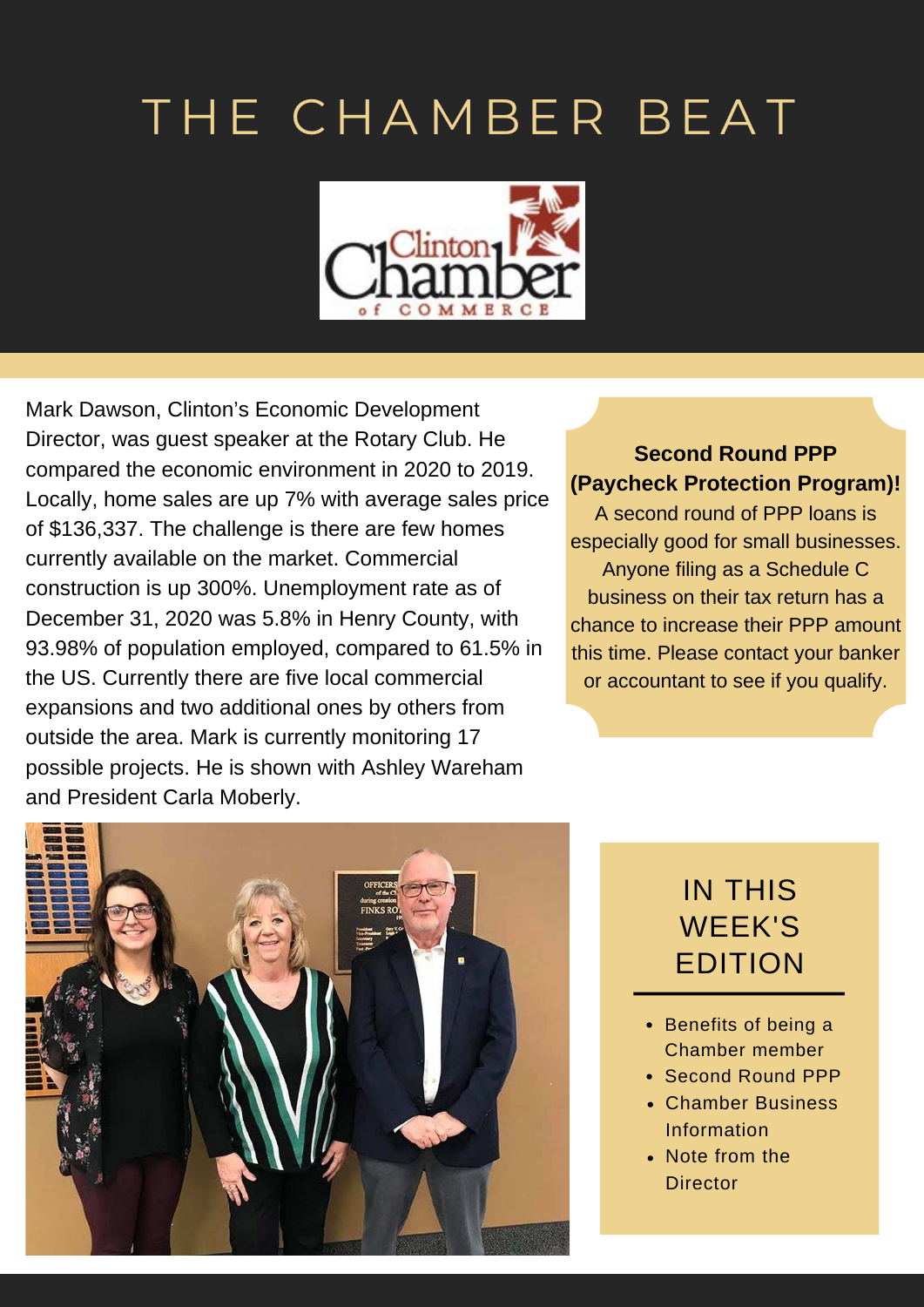# CHAMBER BUSINESS



now until the end of May! All clothes are 60% OFF but if you buy 10 or more items of clothing it's 70% OFF! Everything else is 50% off!



Seeds of Faith Preschool will be participating in the "Give Ozarks Event" this year to help raise funds for our Financial Assistance Account. Due to COVID, financial needs were much greater for the 2020-2021 school year than ever before. We are seeking funds to

ensure families in need can continue to send their children to preschool. "The vision of Seeds of Faith Preschool is to teach any child in a Christ-centered environment those skills that prepare them for school, but more importantly, to plant those seeds of faith that will grow children and help them ultimately come to know our Lord Jesus

Christ. Additionally, Seeds of Faith Preschool will be an outreach ministry by sharing the gospel with parents and a lighthouse to our community by helping those who financially cannot afford it (in part or in full) by trusting God to supply all of our needs."

The event will take place on Wednesday, March 24 from 7:00 a.m. to 7:00 p.m.

The preschool would appreciate your support through this event and these young children in our community! The link for the event to give is:

[https://causemomentum.org/projects/assisting-families-with-financial](https://causemomentum.org/projects/assisting-families-with-financial-assistance)assistance





St. Patrick's Day Celebration Wednesday, March 17th at 11 AM-8 PM Address: 32 SE Highway AA Clinton, Mo 64735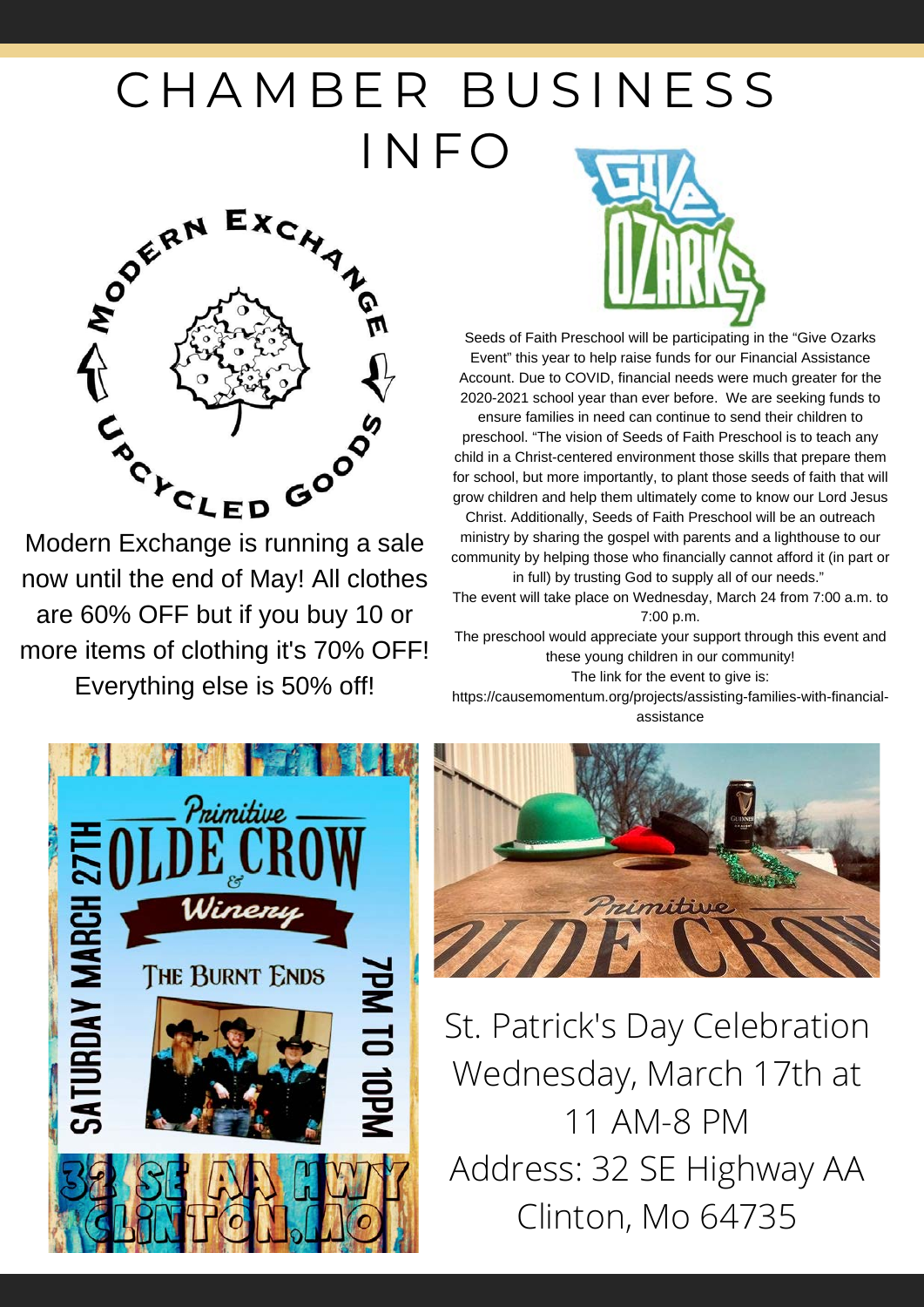

Any day of the year...

When your patient needs care, we are ready to provide it. Any day of the year, Heartland Hospice can initiate hospice care for an eligible patient.

A patient who might be potentially-eligible for and benefit from hospice care may demonstrate some of these symptoms:

- · Unintentional weight loss
- · Excessive sleeping throughout the day for long periods
- · Multiple hospital visits/stays in the past six months
- · Excessive swelling of the legs and ankles, even when feet are propped up
- · Difficulty breathing, even at rest or with increased oxygen levels
- · Weakness during activities of daily living
- · Frequent changes in medications
- Pain that is poorly controlled
- · Loss of interest in activities
- · Not "bouncing back" after an illness

Contact us any time, day or night, weekends or holidays, just to talk or to refer a potentially-eligible patient. For 24/7 admissions, please call:

#### 800.955.1219

Heartland

The Golden Valley Seventh-day Adventist Church at 2000 N Community Dr. Clinton is partnering with The Family Resource Center of Missouri. Our mission is to provide families in need with some of the essentials needed to raise happy, healthy children birth to age 5 in Henry and surrounding counties. Some of the items that we will provide is formula, up to 50 diapers a month per child, wipes, baby food, toddler snacks, new bottles and nipples, breast feeding supplies, baby blankets, diaper rash cream and books. These items will be by appointment only on a monthly first come, first served basis while supplies last. This program is need based, no income restrictions. You must pre-register on-line: www.mofamilyresource.org. each month prior to arrival. You may contact Sarah Dunwoody, Site Manager at: gysdachurch@mofamilyresource.org or call

816-425-5706 for more info. Hours: 2nd and 4th Thursday's every month 10:00am to 2:00pm

" The Home Town Realty Agent Team recently had a company photo shoot. We are ramping up for spring and summer! We are eager and excited for all the clients we will be serving this year as we make their Home and Land buying dreams a reality!"

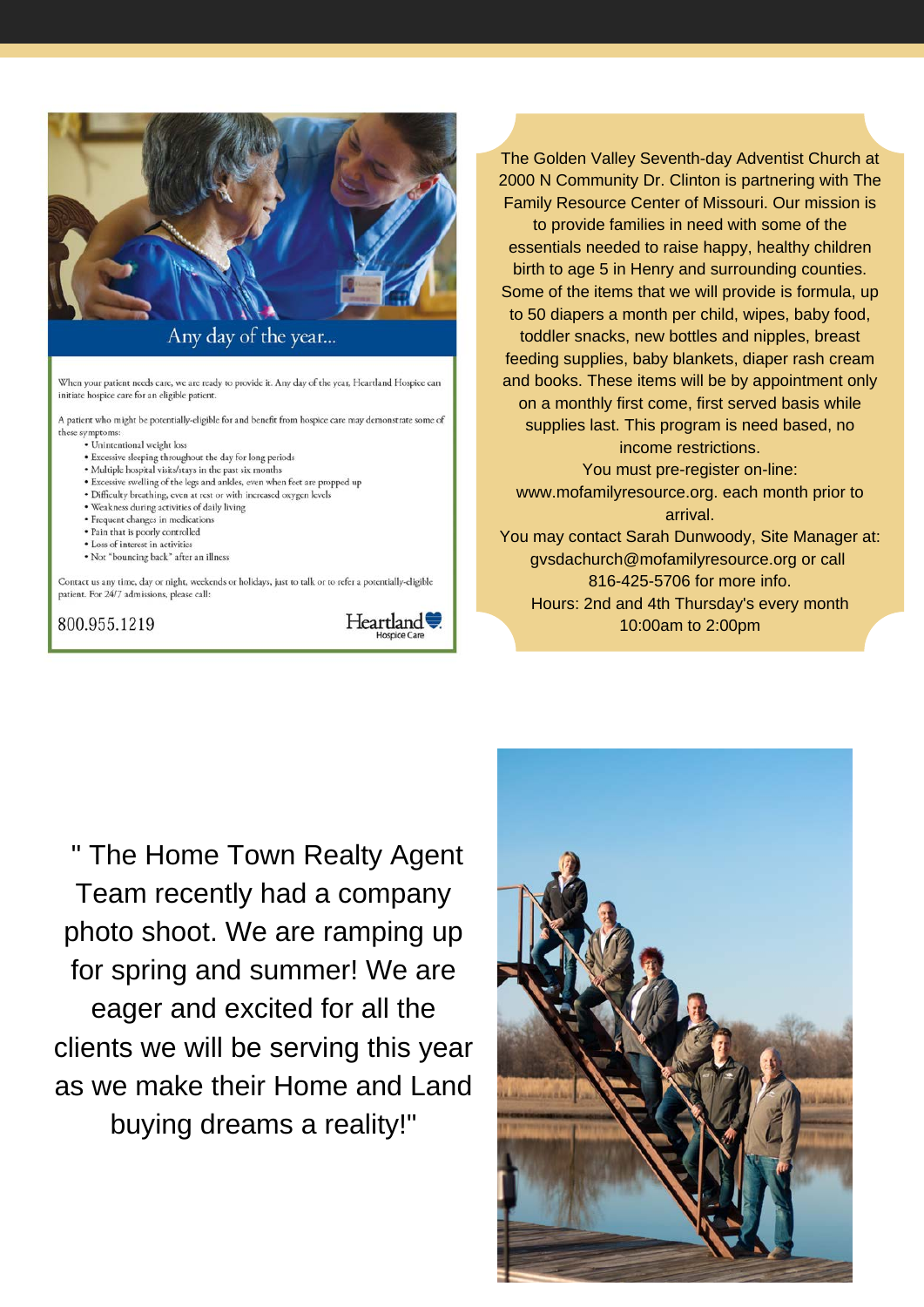

Phone Number: 660-885-6911

GROFF Dental are doing a campaign in the month of April for Oral Cancer Awareness Month. Offering complimentary oral cancer screenings to the public.

## **Only One Week Away From Spring**